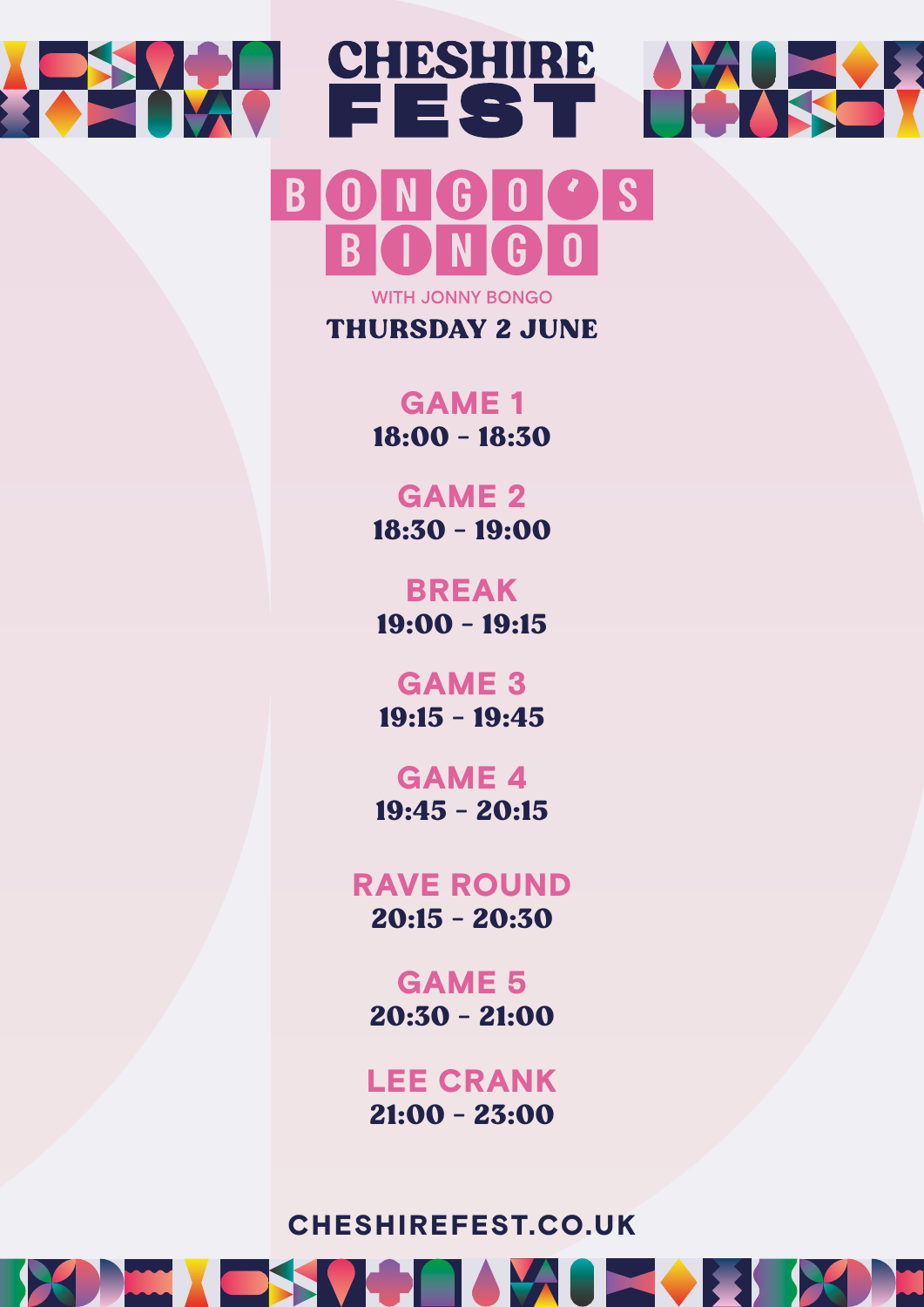

## JORDAN PHILLIPS 16:00 - 17:00



JASON FUBAR 19:30 – 20:00

**HOWARD DONALD DJ SET** 20:00 – 21:00

> JASON FUBAR 21:00 – 21:30

**UDGE JULE: A MASHUP OF DANCE CLASSICS**<br>WITH A 10 PIECE BAND

#### 21:30 – 23:00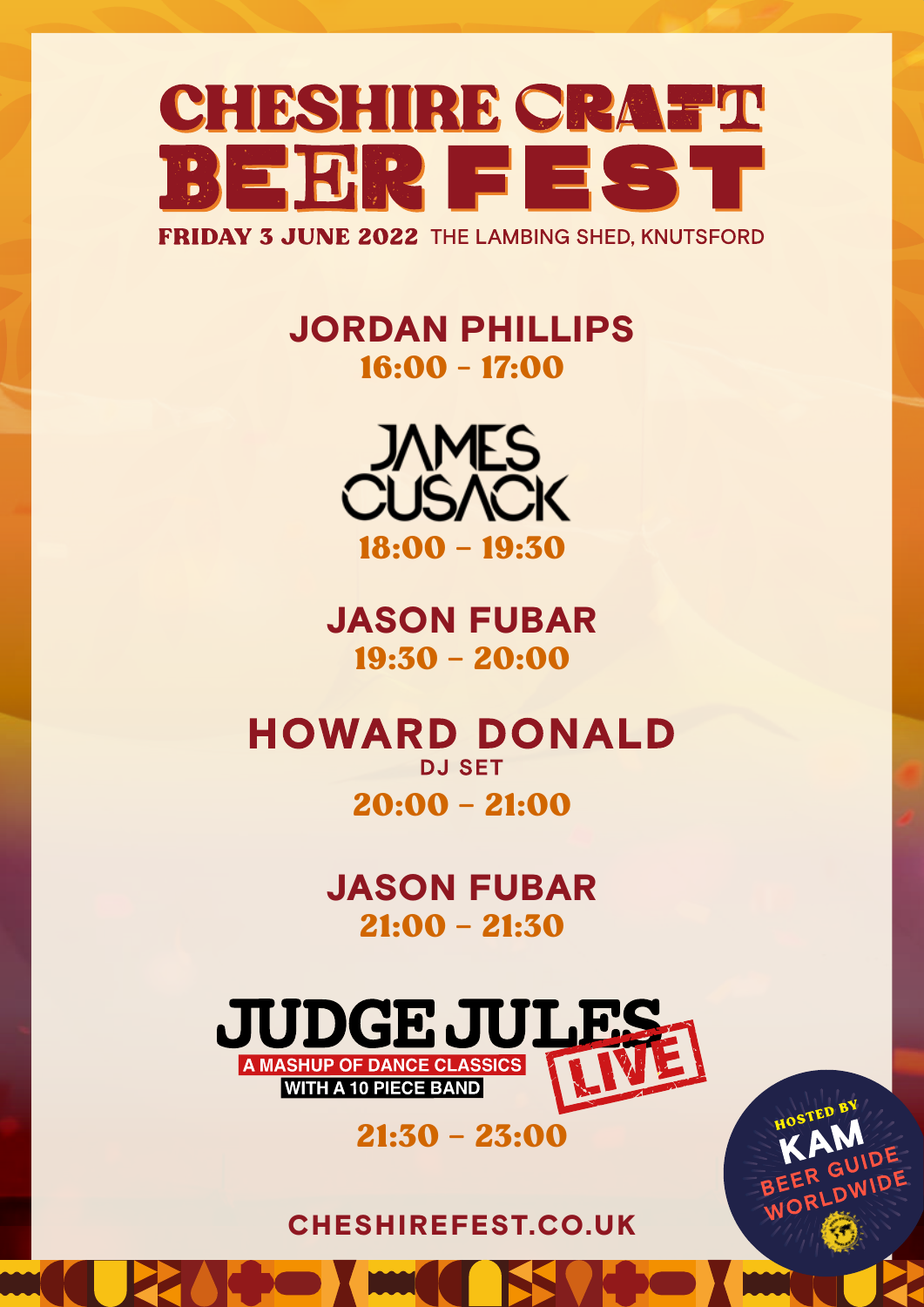



#### BIG TOP STAGE SATURDAY 4 JUNE

CHESHIRE

FEST

**DELIGHTS** 15:00 - 15:30

# CLINT BOON (DJ)

15:30 - 16:00

#### THE CLAUSE 16:00 - 16:45

#### CLINT BOON (DJ) 16:45 - 17:15



17:15 - 18:30

PETER HOOK (DJ SET) 18:30 - 19:30

> ANGIE BROWN 19:30 - 20:00

> > ROZALLA 20:00 - 20:30

K-KLASS 20:30 - 22:30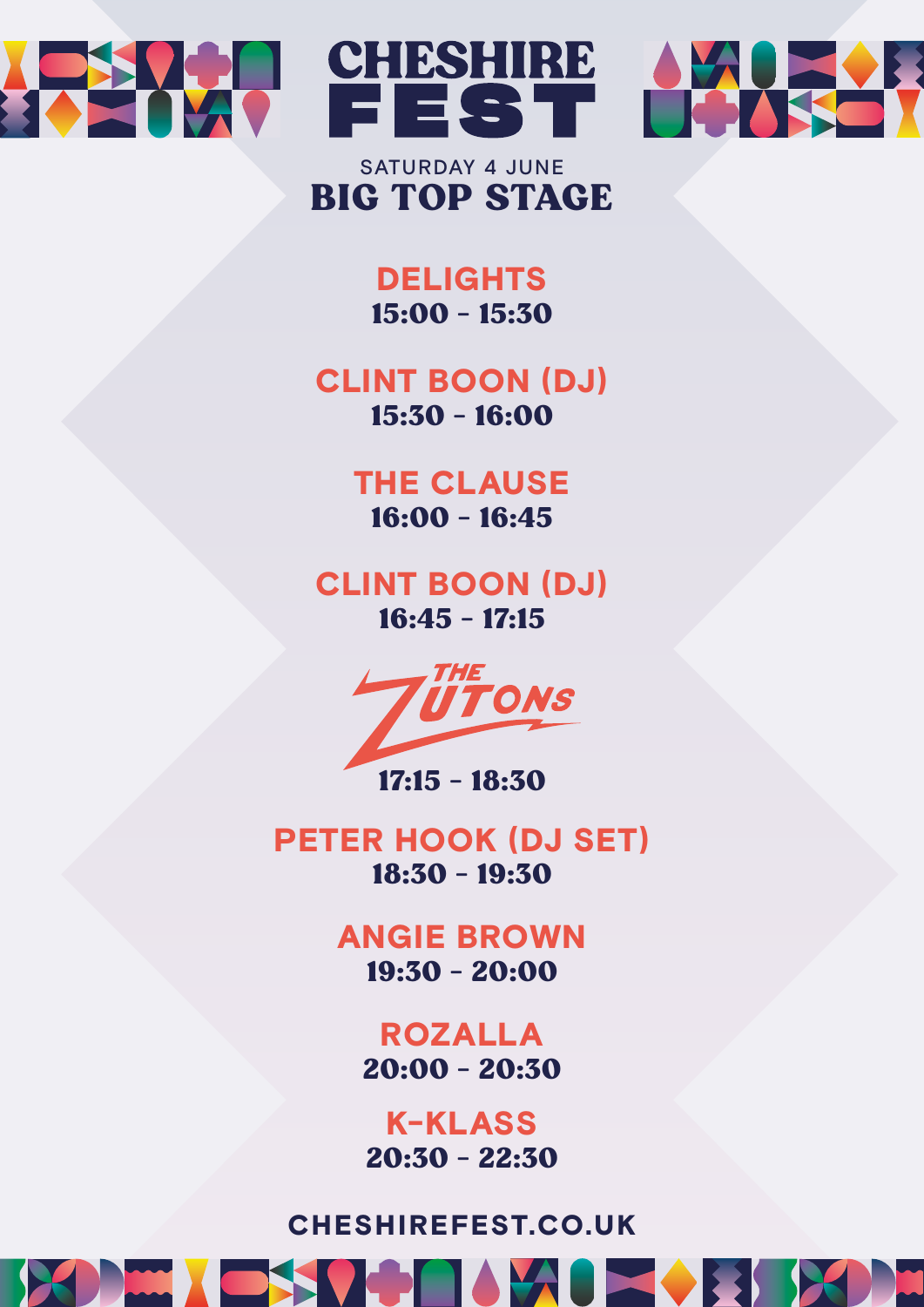



#### ACOUSTIC STAGE SATURDAY 4 JUNE

FEST

# DODOBONES 15:00 - 16:00

NICKI PHILIPS 16:00 - 17:00

STAGE BREAK 17:00 - 18:00

## MEGAN DIXON-HOOD 18:00 - 19:00

**DOTS** 19:00 - 20:00

JOEL GARDENER 20:00 - 21:00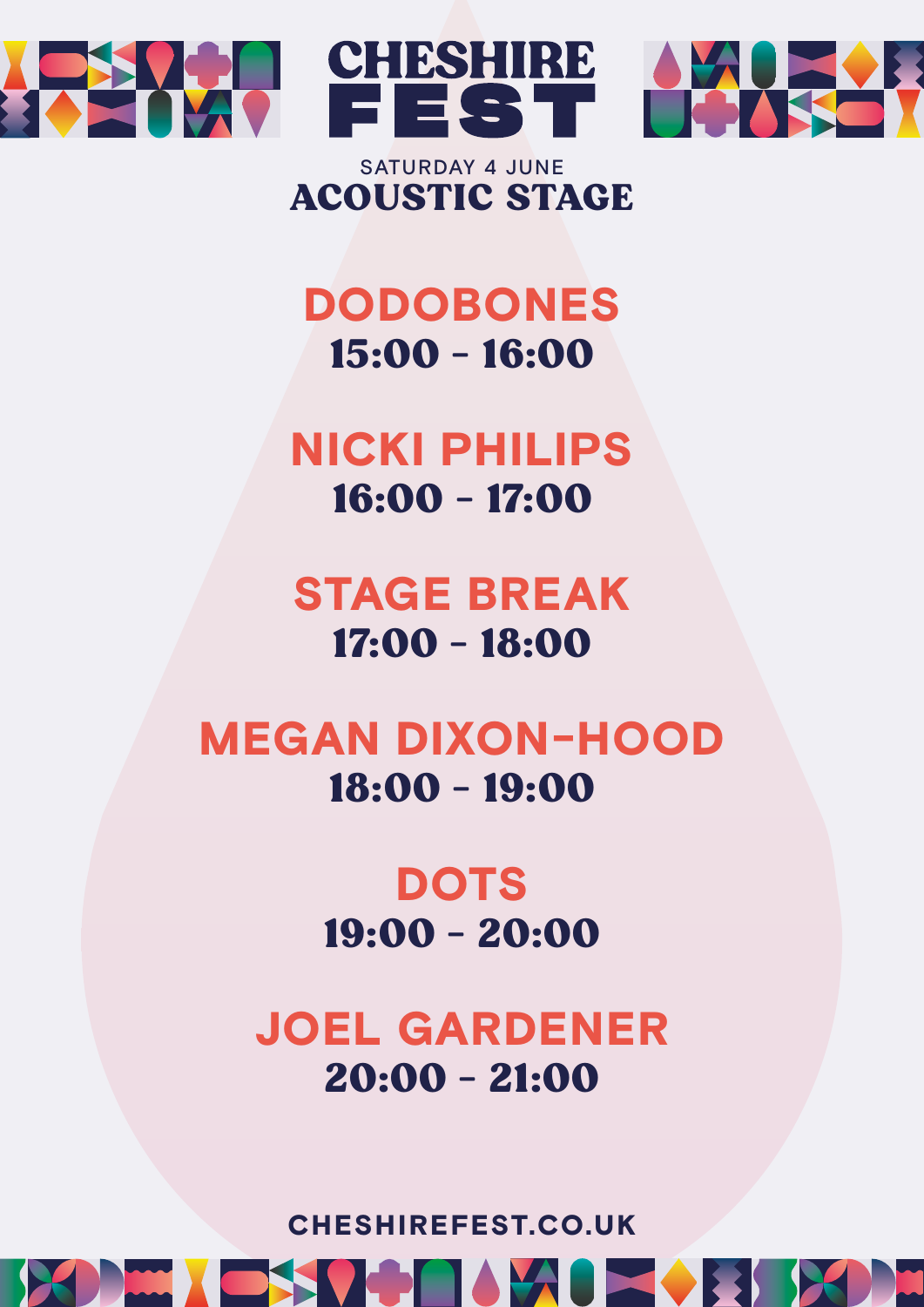

#### SUNDAY BIG TOP STAGE SUNDAY 5 JUNE

#### KATUMBA 13:30 - 14:00

## THE CAVERN BEATLES

14:00 - 15:00

#### BRASS MONKEES 15:00 - 16:00

#### THE NOLAN BAND 16:00 - 17:00

#### MANYTONES 17:00 - 18:00

### TREES ARE CALLING 18:00 - 19:00

# **DE-TRONIC**

#### 19:00 - 20:40

## BRING THE FIRE 20:40 - 21:00